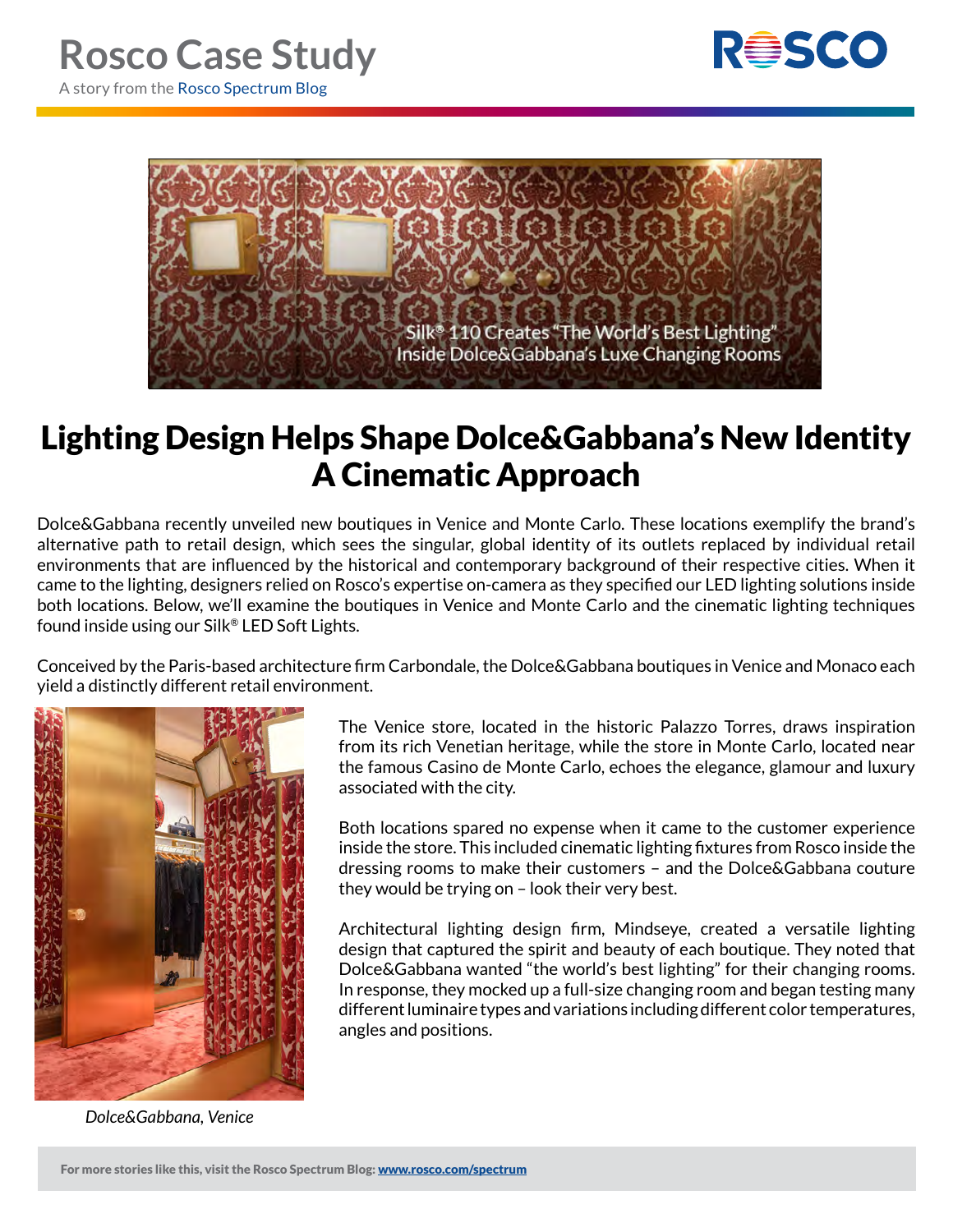Their goal was to find a lighting concept that would illuminate the customer's face and the Dolce&Gabbana garments perfectly. Inspired by fashion photography, the designer's at Mindseye realized the key part of their solution was a light fixture designed for cinematographers and they specified the Rosco Silk® 110 LED Soft Light to provide the lighting for the Dolce&Gabbana changing rooms inside both the Venice and the Monaco boutiques. Admir Jukanovic, Creative Director for Mindseye, said: "We've chosen Rosco's Silk 110 fixture because of its big surface, which allowed an even light distribution and its dynamic white properties."

Developed to meet the requirements of the most discerning filmmakers, all Rosco Silk® LED Soft Lights feature a broad color spectrum ranging from 2800K-6500K. This allowed the designers at Mindseye to select the color temperature they needed for each dressing room – including ultra-warm tones. The LEDs inside the Silk fixtures not only provide CRI values in the high 90's, they also feature high R9 values that ensure perfect color rendering for skin tones and the luxurious garments adorning them.



*Dolce&Gabbana, Venice*

The compact, self-contained Silk 110 fixtures were installed inside custom, golden housings that were built by Battaglia to match the golden interior elements included in the design so that the light fixtures would fit into the aesthetic of both Venice and Monaco boutiques.



*Dolce&Gabbana, Monaco*

Mindseye also used a filmmaking technique to prevent light from spilling throughout the room. Rosco Silk 110 60° Egg Crate Louvers were mounted on the fixtures to make sure the light illuminated the customer and the garments, not bounce off the mirror and scatter all over the dressing room. The image above demonstrates the light-control capabilities of the Silk Egg Crate. Notice how the fixture on the right, which is aimed at the customer, is illuminated – but the mirrorreflection of the fixture on the left appears to be switched off. This is because the Silk Egg Crate isn't allowing any light to spill out the side. All of the light is directed where the Mindseye designers want it – at the customer.